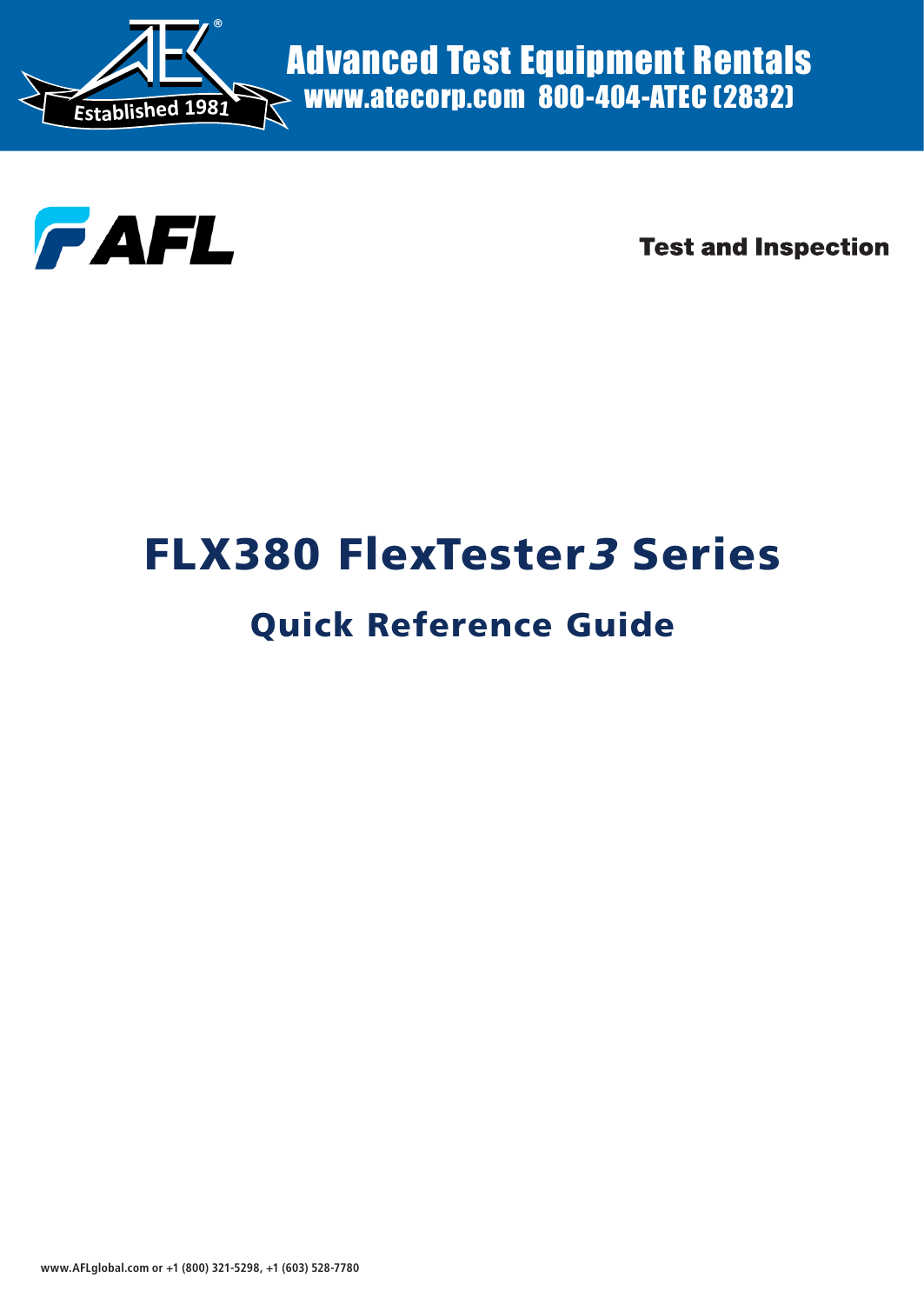# Functional Keys

#### **Functional Keys**

| <b>KEY</b> | <b>NAME</b>                     | <b>KEY FUNCTION</b>                                                                                                                                                                                                                                                    |
|------------|---------------------------------|------------------------------------------------------------------------------------------------------------------------------------------------------------------------------------------------------------------------------------------------------------------------|
|            | Power                           | Press and hold (~1 second) to turn the FLX380 on or off.                                                                                                                                                                                                               |
|            | <b>VFL</b>                      | Visual Fault Locator (red laser):<br>ON - Press and hold (~1 second) LED will flash.<br>ON - Press and hold (~2 seconds) LED will be solid.<br>OFF - Press and hold (~1 second) LED should be OFF.                                                                     |
|            | Menu                            | Press to access the Main Menu.                                                                                                                                                                                                                                         |
|            | Left & Right<br>Tab keys        | Press to display the next/previous available Menu Tab or Test View Tab.                                                                                                                                                                                                |
|            | Arrow<br>(Navigation)<br>keys   | The arrow keys provide several functions:<br>• Main Menu: these keys are used to navigate menus and change setup parameters.<br>• Trace Page: in the Zoom mode, these keys are used to adjust zoom. In the Move<br>mode, Left and Right keys are used to move cursors. |
|            | Select (A/B)                    | This key provides several functions:<br>· Main Menu: press to display a submenu (if available).<br>• Trace Page: press to toggle the active cursor between A and B.                                                                                                    |
|            | <b>Back</b>                     | Press once to return to the previous page.<br>Press one or more times, depending on which menu or editor submenu is displayed,<br>to return to the Main Menu.                                                                                                          |
|            | Test                            | Press to start or stop a test.                                                                                                                                                                                                                                         |
|            | Save                            | Provides several functions: save the currently displayed test results; set current<br>folder; set current file name; review results.                                                                                                                                   |
| F1         | Soft keys<br>(under<br>display) | The label shown in the display above each soft key (F1, F2 or F3) indicates the<br>current function for that key.<br>Press to select the indicated function.                                                                                                           |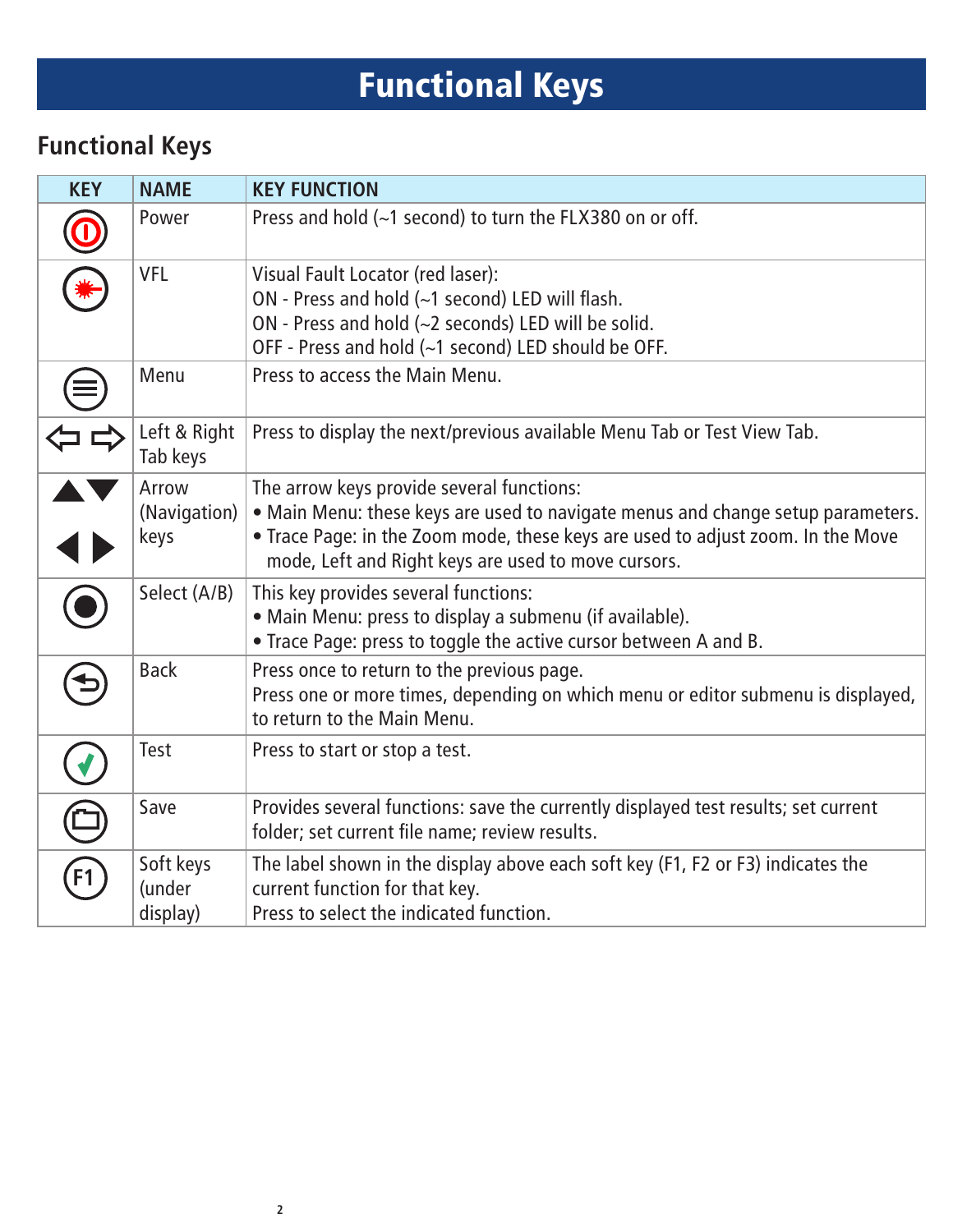# FLX380 FlexTester3 Test Modes

#### **OTDR Modes**

| <b>TEST MODE</b>                                                       | <b>NETWORK BEING TESTED</b>                | <b>APPLICATIONS</b>                                                                                        | <b>SETUP</b>           |
|------------------------------------------------------------------------|--------------------------------------------|------------------------------------------------------------------------------------------------------------|------------------------|
| FTTx PON OTDR -<br><b>Test Customer</b><br>Fiber Only (to<br>splitter) | <b>PON</b><br><b>OLT</b>                   | PON power meter.<br>Customer fiber fault location (fiber may be<br>live or dark).                          | Auto                   |
| FTTx PON OTDR-<br><b>Test Through</b><br>Splitter                      | <b>PON</b>                                 | End-to-end length, loss, and ORL.<br>Splitter loss.<br>Feeder fiber fault location.                        | Semi-Auto              |
| Full Auto (point-<br>to-point)                                         | Long-haul<br><b>Metro</b><br><b>Access</b> | Fault location.<br>End-to-end length, loss, and ORL.<br>Connector loss and reflection.<br>Splice loss.     | Auto                   |
| <b>Real Time</b>                                                       | Any                                        | Short range fault location.<br>First connector check.<br>Fusion splice check.<br>Mechanical splice tuning. | Semi-Auto              |
| Expert                                                                 | Any                                        | Advanced point-to-point and FTTx PON.<br>testing for experienced OTDR users.                               | Manual or<br>Semi-auto |

#### **Light Source and Power Meter Mode**

| <b>TEST MODE</b>   | <b>APPLICATION</b>                                                                                                                                      |
|--------------------|---------------------------------------------------------------------------------------------------------------------------------------------------------|
| Light Source       | • Measure end-to-end loss using manually set or Wave ID wavelength.<br>• Trace fibers using tone generation and a NOYES Optical Fiber Identifier (OFI). |
| <b>Power Meter</b> | • Measure optical power or fiber loss using manually set or automatically detected<br>(Wave ID) wavelength.                                             |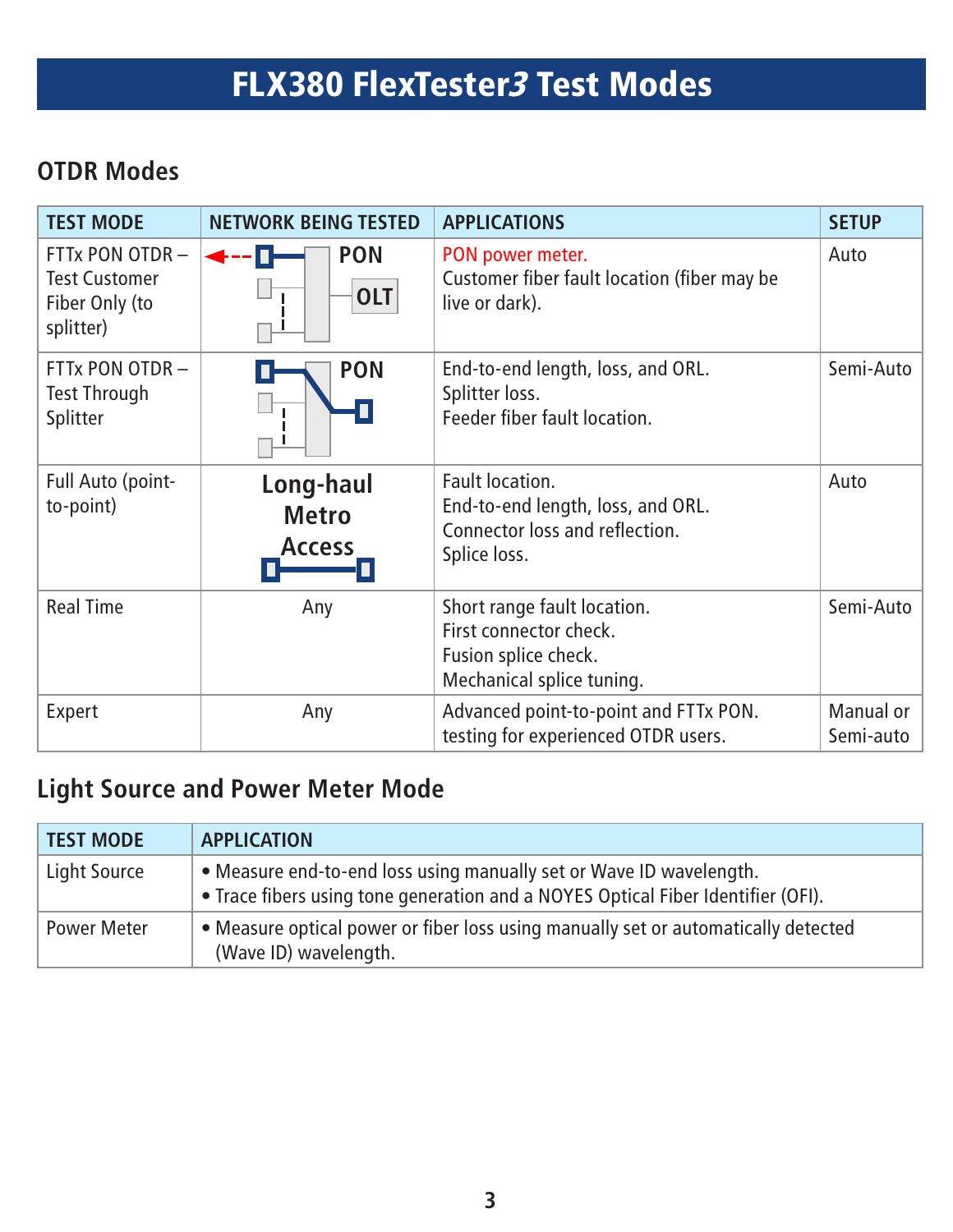### FLX380 FlexTester3 Main Menu Display Features

#### **Main Menu Page (FLX380-303/-304 model shown)**

**Notes:**

- FTTx PON OTDR combines functions of previous FTTx In Service and FTTx PON Construction modes.
- FTTx PON Power Meter measures downstream PON power levels in live PONs.
- Full Auto OTDR should only be used for point-to-point testing applications.

| Pa | ae hea<br>ıρι |  |
|----|---------------|--|
|    |               |  |

**Highlighted tab indicates the currently displayed Menu Page.**

**The currently highlighted Menu option.**

**Press [Files] to open saved files.**

**Note: After an OTDR test is started, it may take several seconds for the first results to appear and depending on setup, tens of seconds or even several minutes for tests to complete.**



**(v)** Test key.

Test key. If pressed before trace appears, it will stop the test and display the setup menu. If pressed

 $\bigodot$  Back key. OTDR stops the test and displays the setup menu.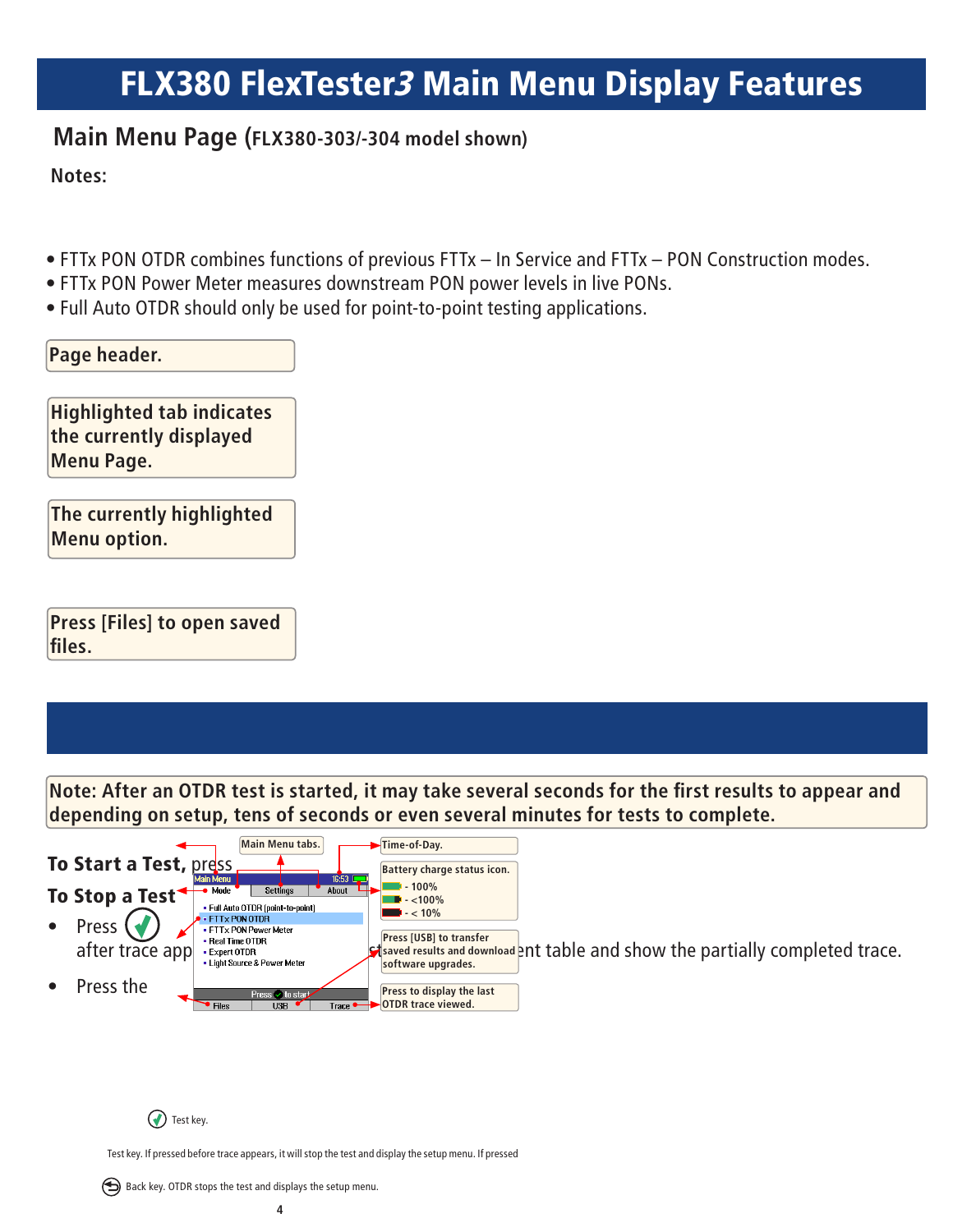# Launch Quality Check

The FlexTester3 OTDR features an optional launch quality check when an OTDR test is initiated. To perform the launch quality check:

- 1. From the Main menu, display the Settings screen **A**  $using \Leftrightarrow \Leftrightarrow$  keys.
- 2. Using  $\triangle\blacktriangledown$  keys navigate up/down the list to highlight the Launch Quality Check parameter **B** .
- 3. If set to [Disabled], use  $\blacktriangleright$  keys to enable display [Enabled].
- 4. With the lunch quality check option enabled, press the Test key to start an OTDR test.
- 5. The FLS380-30 will assess the loss and reflectance at the OTDR's connection to the launch ring or fiber-under-test.
- 6. If excess loss or reflectance is detected, the OTDR reports results and displays the 'Poor Launch Quality' screen **C** .
- 7. From the 'Poor Launch Quality' screen **C** the user may chose to perform one of the following:
- 8. Cancel a test by pressing Cancel **D** soft key or Back key  $($
- 9. Clean connectors and repeat the launch quality check by pressing Re-check soft key **E** or Enter key (
- 10. Continue testing without checking and cleaning the connection by pressing Test soft key  $(F)$  or Test  $(*)$  key.





**D E F**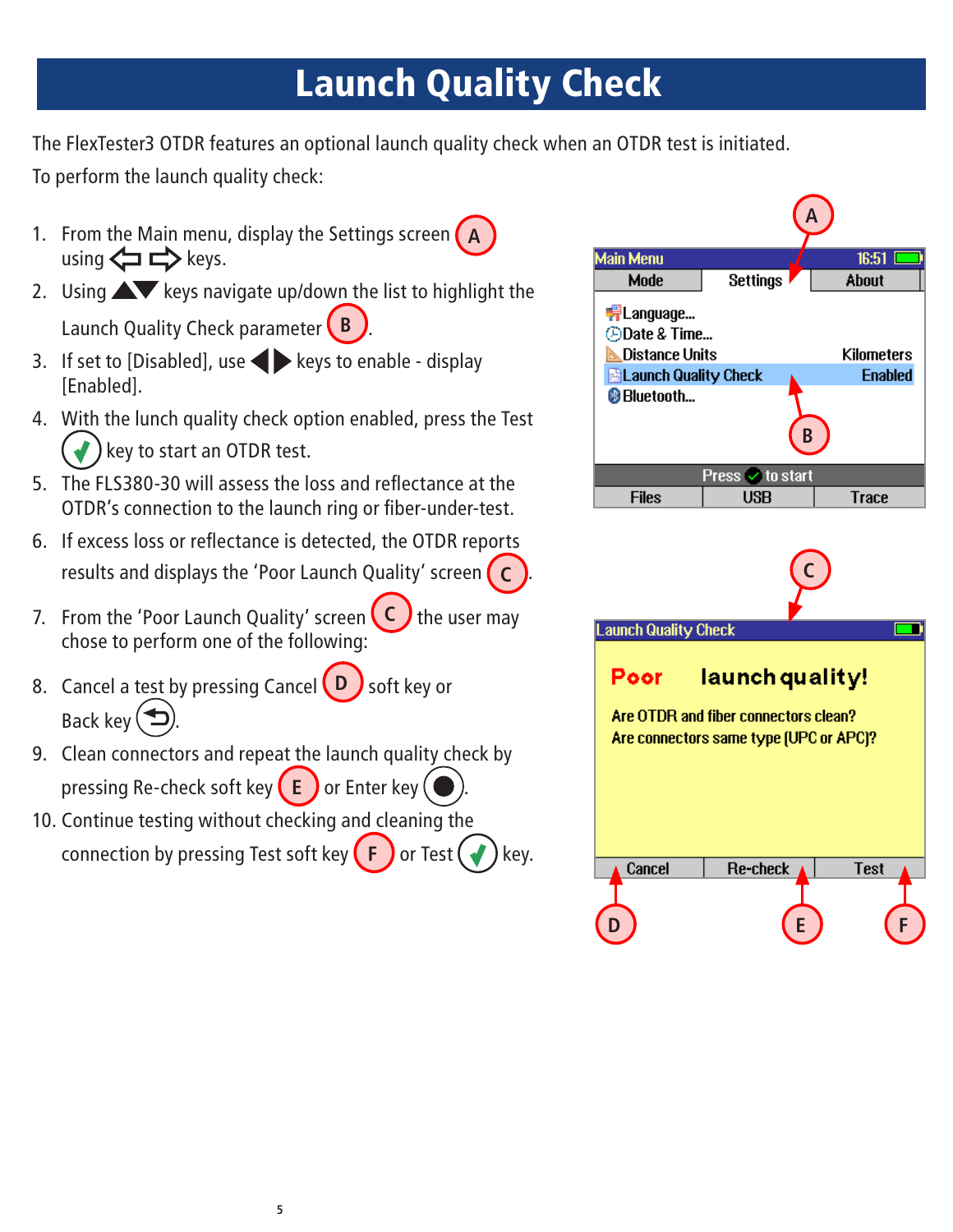### Test Settings: General OTDR Test Modes

| <b>Expert</b>                                            |       |                  |                                                        |
|----------------------------------------------------------|-------|------------------|--------------------------------------------------------|
| <b>Test</b>                                              | Event | <b>Fiher</b>     | Cables                                                 |
| Wavelength<br><b>Auto Setup</b><br>Range<br><b>Pulse</b> |       |                  | 1310/1550/1625 nm<br><b>By Range</b><br>120 km<br>3 us |
| Averaging                                                |       |                  | 60 sec                                                 |
| <b>Resolution</b>                                        |       |                  | <b>High</b>                                            |
|                                                          |       |                  |                                                        |
|                                                          |       | Press ✔ to start |                                                        |
| Files                                                    |       |                  | Trace                                                  |

| <b>Real Time</b>  |              |                         |               |
|-------------------|--------------|-------------------------|---------------|
| <b>Test</b>       | <b>Fiber</b> | <b>Cables</b>           |               |
| Wavelength        |              |                         | 1550 nm       |
| <b>Auto Setup</b> |              |                         | 0ff           |
| Range             |              |                         | 500 m         |
| <b>Pulse</b>      |              |                         | 5 ns          |
| <b>Resolution</b> |              |                         | <b>Normal</b> |
|                   |              |                         |               |
|                   |              |                         |               |
|                   |              |                         |               |
|                   |              | Press <i>V</i> to start |               |
| <b>Files</b>      |              |                         | Trace         |

| <b>Setup</b>       | <b>General-Purpose OTDR Test Mode</b> |                                                                                                                                                   |                                                                                                                                |  |  |  |
|--------------------|---------------------------------------|---------------------------------------------------------------------------------------------------------------------------------------------------|--------------------------------------------------------------------------------------------------------------------------------|--|--|--|
| <b>Parameter</b>   | <b>Full Auto</b>                      | <b>Real Time</b>                                                                                                                                  | <b>Expert</b>                                                                                                                  |  |  |  |
| Wavelength         |                                       |                                                                                                                                                   | User selects single or multiple wavelength(s) at which to test.                                                                |  |  |  |
| <b>Auto Setup</b>  | N/A<br>(not applicable)               | [Off]: User sets all parameters manually.<br>[By Range]: User sets [Range] & [Resolution], [Pulse width] &<br>[Averaging] selected automatically. |                                                                                                                                |  |  |  |
| Range              | N/A: automatic                        | User sets OTDR scan range.                                                                                                                        |                                                                                                                                |  |  |  |
| <b>Pulse width</b> | N/A: automatic,<br>based on auto-     |                                                                                                                                                   | Automatic if [Auto Setup] parameter is set to [By Range] option.<br>User-set if [Auto Setup] parameter is set to option [Off]. |  |  |  |
| Averaging          | detected range                        | N/A: 1 second<br>updates                                                                                                                          | Automatic if [Auto Setup] is set to [By Range].<br>User-set if [Auto Setup] is set to [Off].                                   |  |  |  |
| <b>Resolution</b>  | N/A: automatic                        | User-set [High] or [Normal].                                                                                                                      |                                                                                                                                |  |  |  |

**Range:** When setting manually, select **[Range]**, which is at least 20% longer than the fiber under test.

**Pulse width [Pulse]:** Select wider pulse widths to obtain cleaner traces (less noisy). Select narrower pulse widths to detect events which are close together (better resolution).

**Averaging Time [Averaging]:** Longer averaging times produce cleaner traces.

**Resolution: [High]** resolution provides close data spacing for more precise event location and better detection of closely spaced events. **[Normal]** resolution uses more filtering to provide a cleaner trace, but with lower resolution.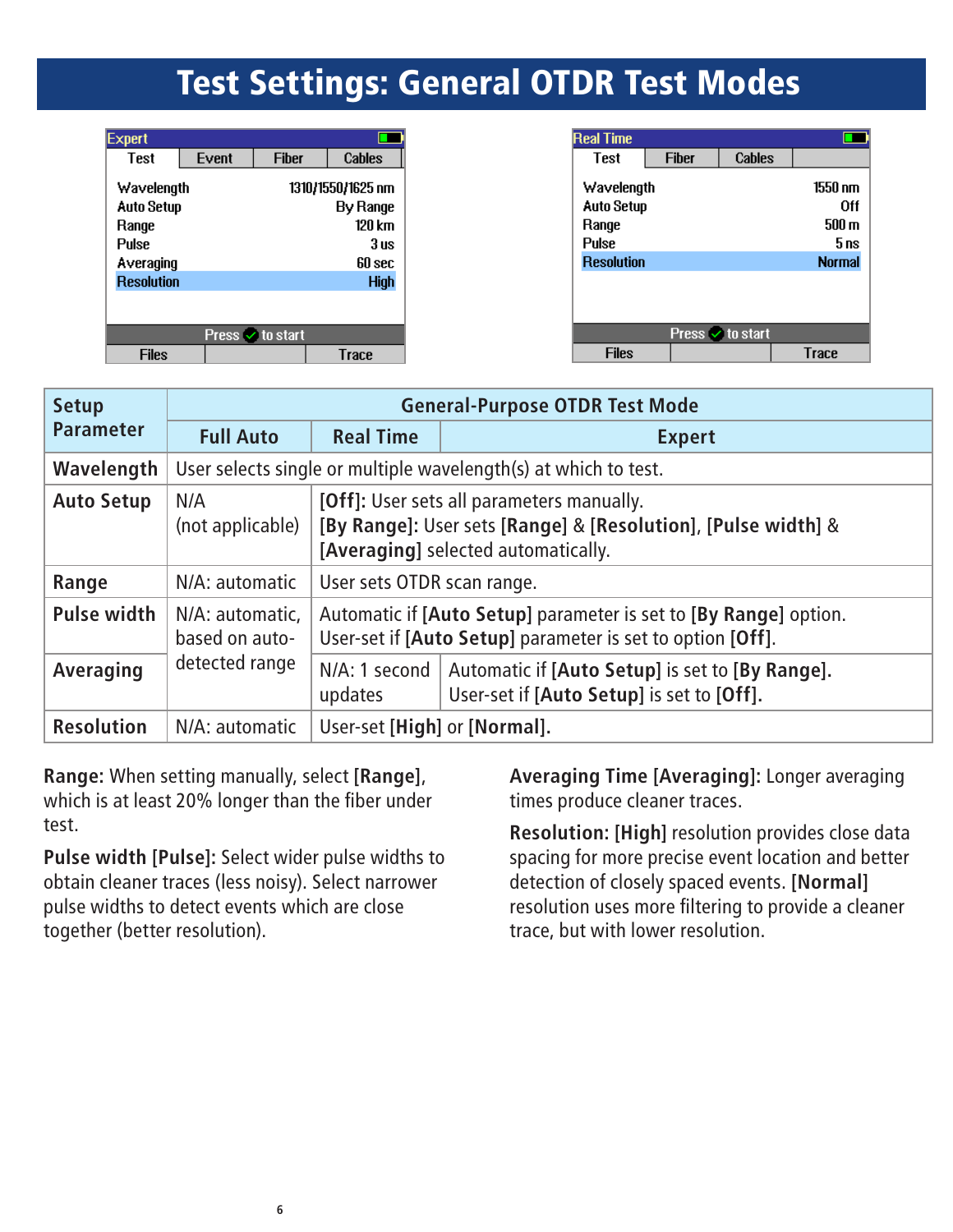### Test Settings: FTTx PON OTDR Test Mode

| <b>FTTx PON OTDR</b> |       |                  |                            |  |  |  |
|----------------------|-------|------------------|----------------------------|--|--|--|
| <b>Test</b>          | Event | <b>Fiber</b>     | <b>Cables</b>              |  |  |  |
| Wavelength           |       |                  | 1310/1550 nm               |  |  |  |
| <b>Test</b>          |       |                  | <b>Customer Fiber Only</b> |  |  |  |
|                      |       |                  |                            |  |  |  |
|                      |       |                  |                            |  |  |  |
|                      |       |                  |                            |  |  |  |
|                      |       |                  |                            |  |  |  |
|                      |       |                  |                            |  |  |  |
| Press v to start     |       |                  |                            |  |  |  |
| Files                |       | <b>PON Meter</b> | Trace                      |  |  |  |

| <b>FITX PON OTDR</b>        |       |                  |                                                 |  |  |  |
|-----------------------------|-------|------------------|-------------------------------------------------|--|--|--|
| Test                        | Event | <b>Fiber</b>     | Cables                                          |  |  |  |
| Wavelength<br>Test<br>Range |       |                  | 1310/1550 nm<br><b>Through Splitter</b><br>6 km |  |  |  |
| <b>PON Split Ratio</b>      |       |                  | $1 \times 128$                                  |  |  |  |
|                             |       |                  |                                                 |  |  |  |
|                             |       |                  |                                                 |  |  |  |
|                             |       |                  |                                                 |  |  |  |
| Press v to start            |       |                  |                                                 |  |  |  |
| Files                       |       | <b>PON Meter</b> | <b>Trace</b>                                    |  |  |  |

| <b>Parameter</b> | <b>FTTx PON OTDR Test Mode</b>                                                                                                                                                                                                                                       |
|------------------|----------------------------------------------------------------------------------------------------------------------------------------------------------------------------------------------------------------------------------------------------------------------|
| Wavelength       | User selects single or multiple wavelength(s) at which to test.                                                                                                                                                                                                      |
| Range            | Auto: Range, pulse width, resolution, averaging are automatically determined.<br>Distance settings: User manually selects setting in range 250 m to 240 km.                                                                                                          |
| <b>Test</b>      | If set to <b>Customer Fiber Only</b> , tests only to the splitter using automatically determined<br>Range setting.<br>If set to [Through Splitter], tests through splitter including customer and feeder fibers using<br>selected automatic or manual range setting. |
| <b>PON</b>       | Not present if [Test] parameter is set to [Customer Fiber Only] option. If [Test] is set to<br>[Through Splitter], user sets PON split ratio (1x8, 1x16, x132, 1x64, or 1x128).                                                                                      |

**Range:** When setting manually, select **[Range]**, which is at least 20% longer than the fiber under test.

**Pulse width [Pulse]:** If testing through splitter, pulse width is set automatically based on **[Range]** and **[PON]** split ratio. If testing customer drop fiber only (In Service), automatically set based on range to splitter.

When testing through a splitter, user can force a wider pulse width to improve trace quality by selecting a longer **[Range]** or higher **[PON]** split ratio.

**Averaging Time:** Also set automatically.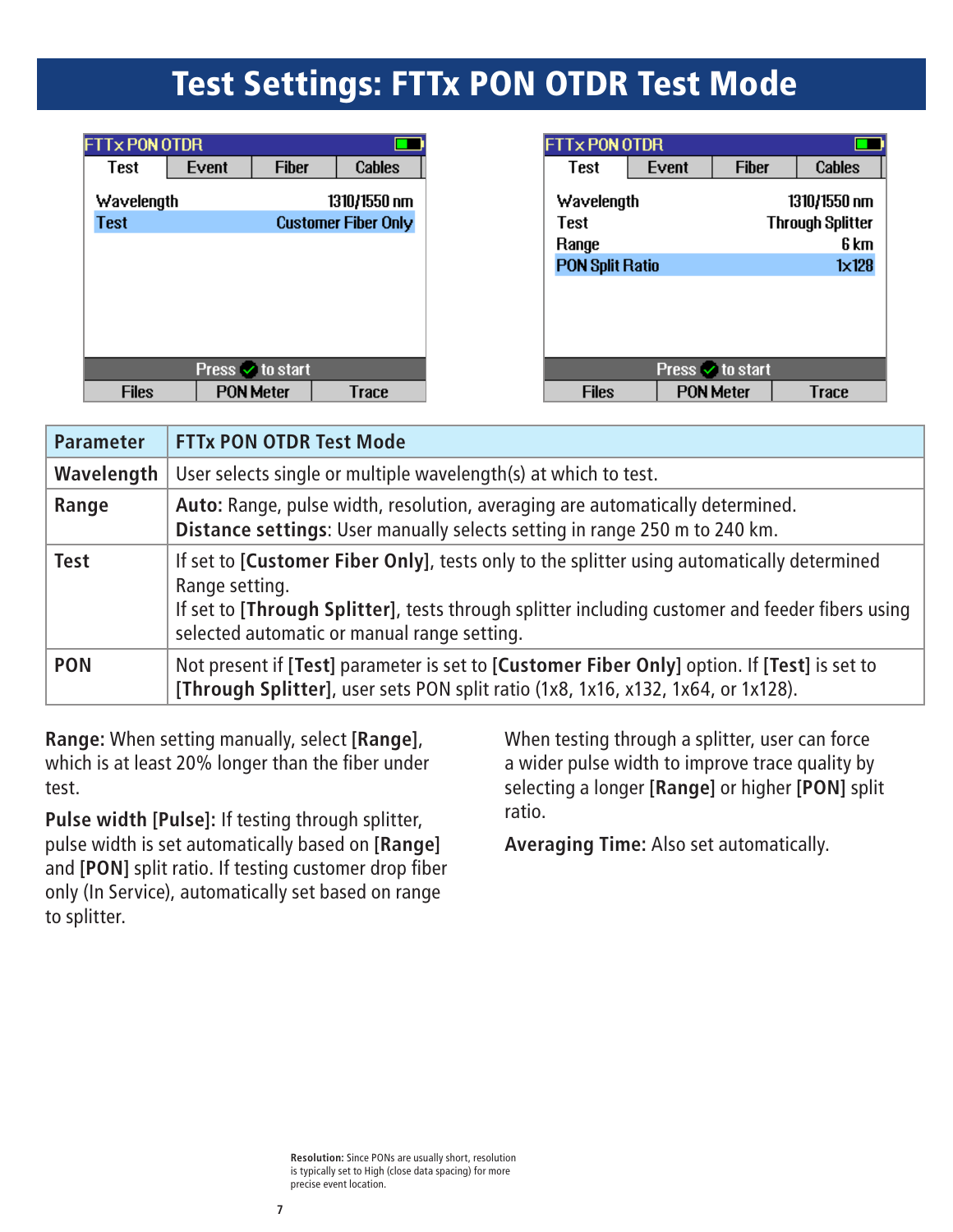### OTDR Mode: Trace Page Features

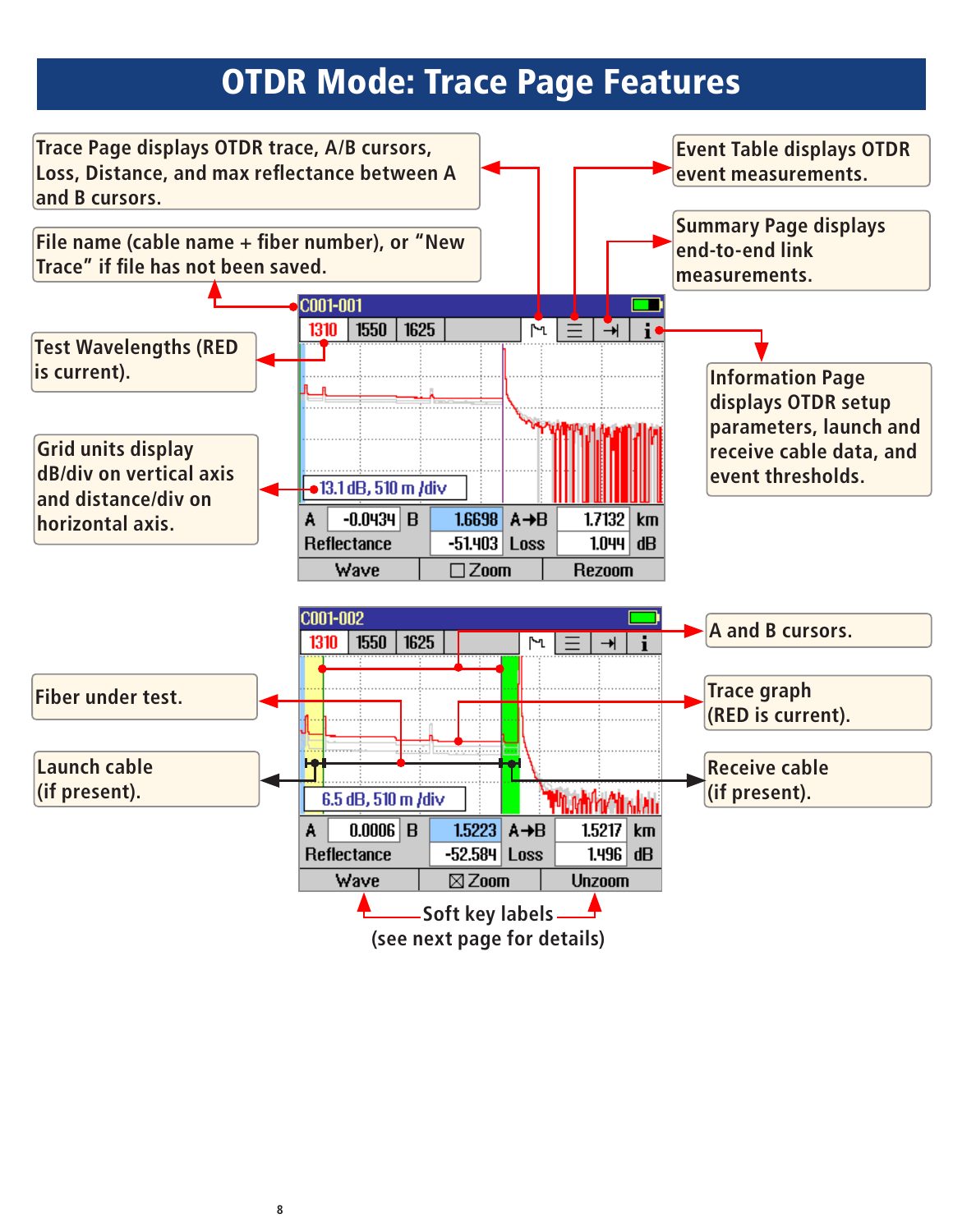## OTDR Mode: Trace Page Features



#### **Navigation Keys**



Note: Zoom expands/shrinks the trace around the currently active cursor.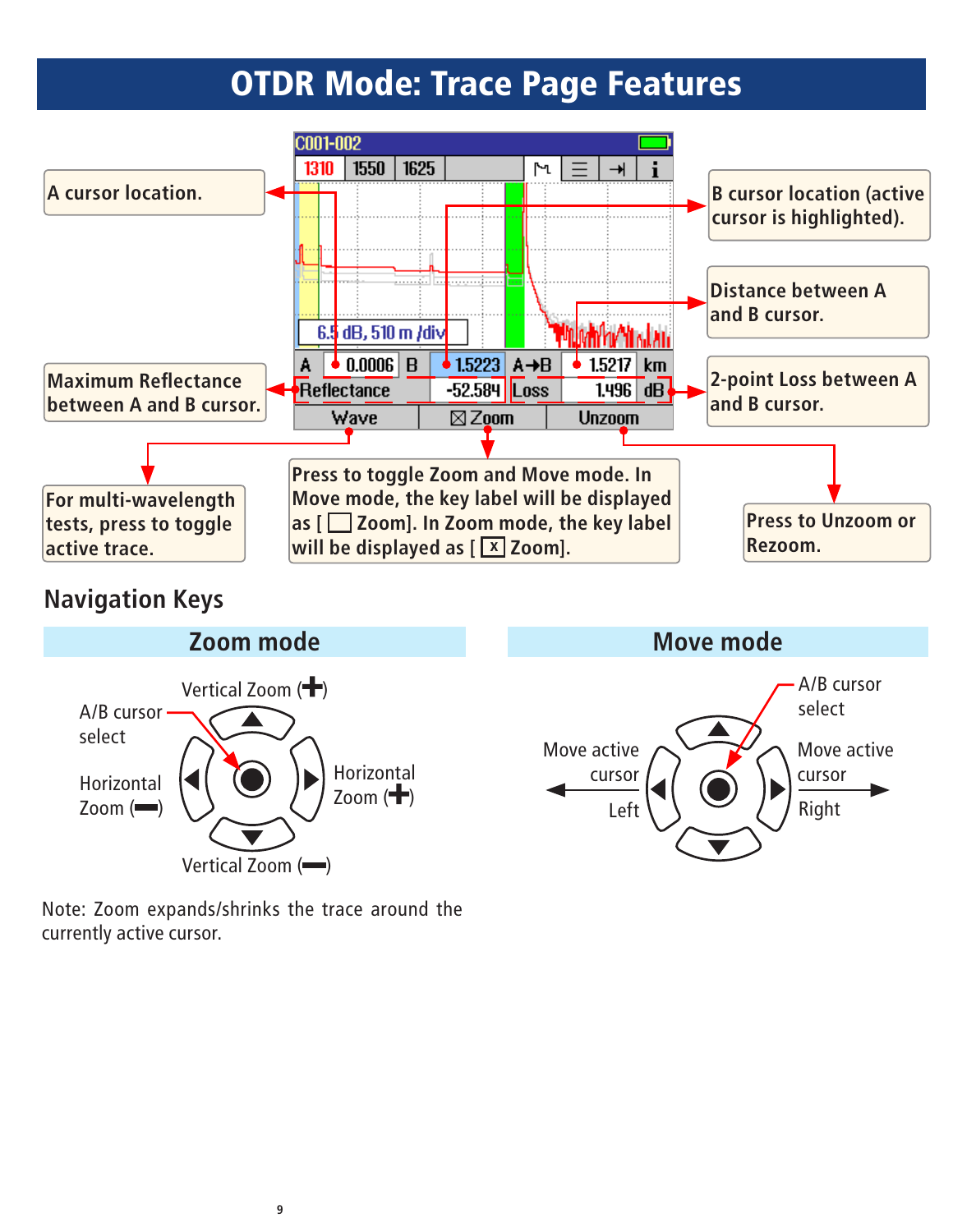## OTDR Mode: Event Table Page Features

Event Table is automatically generated when the [Events] are set to [Auto] in the OTDR Event settings display.

| <b>Trace Graph.</b>                                                                                                                                                              |  |  | ICNN1-NN2 |                |      |      |             |                   |                          |
|----------------------------------------------------------------------------------------------------------------------------------------------------------------------------------|--|--|-----------|----------------|------|------|-------------|-------------------|--------------------------|
|                                                                                                                                                                                  |  |  | 1310      | 1550           | 1625 |      |             | ľЧ                |                          |
| <b>Event Table displays:</b><br>[Number] of each event, event [Location] in<br>user selected units, event [Type], [Reflectance]<br>and [Loss] in (dB) and loss/distance (dB/km). |  |  |           |                |      |      |             |                   |                          |
|                                                                                                                                                                                  |  |  | No        | Location<br>km |      | Type | Refl.<br>dB | <b>Loss</b><br>dB | <b>Fiber</b><br>dB/km    |
|                                                                                                                                                                                  |  |  |           | 0.0021         |      | ⊬    | $-52.6$     | 0.342             | --                       |
| For multiple-wavelength tests, press to toggle                                                                                                                                   |  |  | 9         | 0.6000         |      |      | --          | 0.728             | $\overline{\phantom{a}}$ |
| the wavelength and display event table for                                                                                                                                       |  |  | 3         | 0.9160         |      | ப    | $-61.4$     | 0.066             | --                       |
| that wavelength.                                                                                                                                                                 |  |  | ц         | 1.5248         |      |      | $-59.6$     |                   |                          |
|                                                                                                                                                                                  |  |  |           | Wave           |      |      | ″nnm        |                   |                          |

#### **Event Types**

| <b>ICON</b> | <b>EVENT TYPE</b>                         | <b>DESCRIPTION</b>                                                                                                                                                                                                                                                                                                                                                                                    |
|-------------|-------------------------------------------|-------------------------------------------------------------------------------------------------------------------------------------------------------------------------------------------------------------------------------------------------------------------------------------------------------------------------------------------------------------------------------------------------------|
|             | <b>Start</b>                              | The start of the fiber under test.                                                                                                                                                                                                                                                                                                                                                                    |
|             | End                                       | The end of the fiber under test.                                                                                                                                                                                                                                                                                                                                                                      |
|             | Non-<br>reflective<br>Loss Event          | An event with measurable loss but very small or unmeasurable reflectance, typically<br>caused by a fusion splice, fiber break, or macrobend (with macrobend detection<br>disabled).                                                                                                                                                                                                                   |
|             | Non-<br>reflective<br><b>Gainer Event</b> | An event with 'negative loss,' which can occur in OTDR traces where two fibers with<br>very different backscatter coefficients are spliced or connected. A gainer will be seen<br>as a normal (positive loss) event when tested from the other end of the fiber. The true<br>loss of the event is approximately equal to the average of its loss measured from each  <br>end of the fiber under test. |
|             | Reflective<br>Event                       | An event with measurable loss and reflectance, typically caused by a connection or<br>mechanical splice.                                                                                                                                                                                                                                                                                              |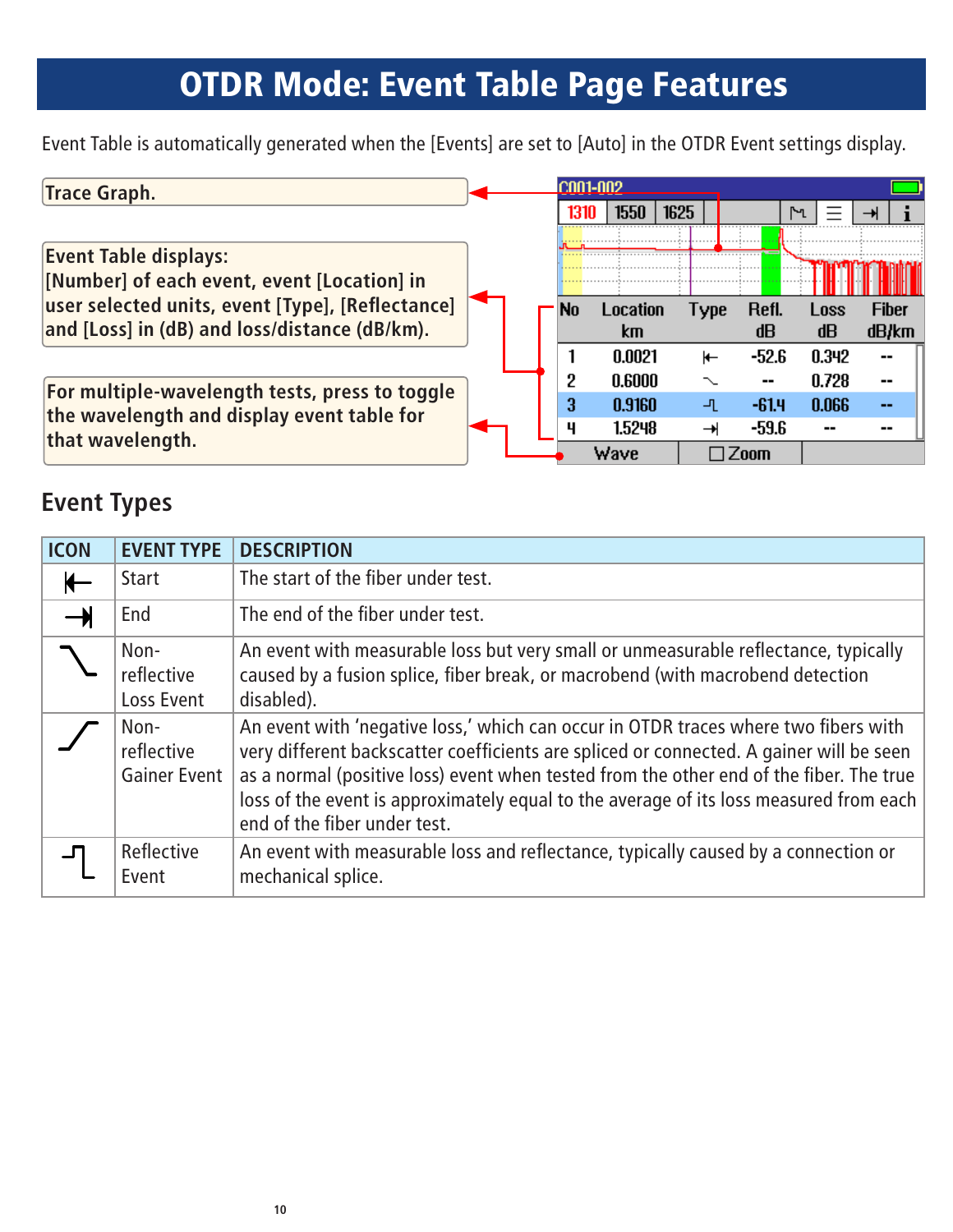# OTDR Mode: Event Table Page Features

| <b>ICON</b> | <b>EVENT TYPE</b>           | <b>DESCRIPTION</b>                                                                                                                                                                                                                                                                  |  |  |  |  |  |
|-------------|-----------------------------|-------------------------------------------------------------------------------------------------------------------------------------------------------------------------------------------------------------------------------------------------------------------------------------|--|--|--|--|--|
|             | Macrobend                   | A non-reflective loss event with significantly higher loss at longer wavelengths (1550,<br>1625, 1650 nm) than seen at shorter wavelengths (1310, 1490 nm). Typically caused<br>by a sharp bend in the fiber.                                                                       |  |  |  |  |  |
|             | Splitter                    | PON splitters are detected only when Event thresholds are set to PON Default or PON<br>User and a high loss event $(> 6$ dB) is detected which is determined not to be the end<br>of the fiber.                                                                                     |  |  |  |  |  |
| <b>EXP</b>  | <b>Group Start</b><br>Event | First event in multiple event group. Reports loss of entire group. Reports<br>reflectance of first event in group if reflectance of next event can be independently<br>measured. Reports max reflectance of grouped events if next reflectance cannot be<br>independently measured. |  |  |  |  |  |
| <b>ENR</b>  | Group<br>Middle Event       | Grouped events may contain zero, one, or more middle events. Loss of middle events<br>is included in group loss reported in the group start event. Reports reflectance if it<br>can be independently measured.                                                                      |  |  |  |  |  |
|             | Group End<br>Event          | Last event in a multiple event group. Loss of last event is included in group loss<br>reported in group start event. Reports reflectance if it can be independently<br>measured.                                                                                                    |  |  |  |  |  |

## OTDR Mode: Summary Page Features

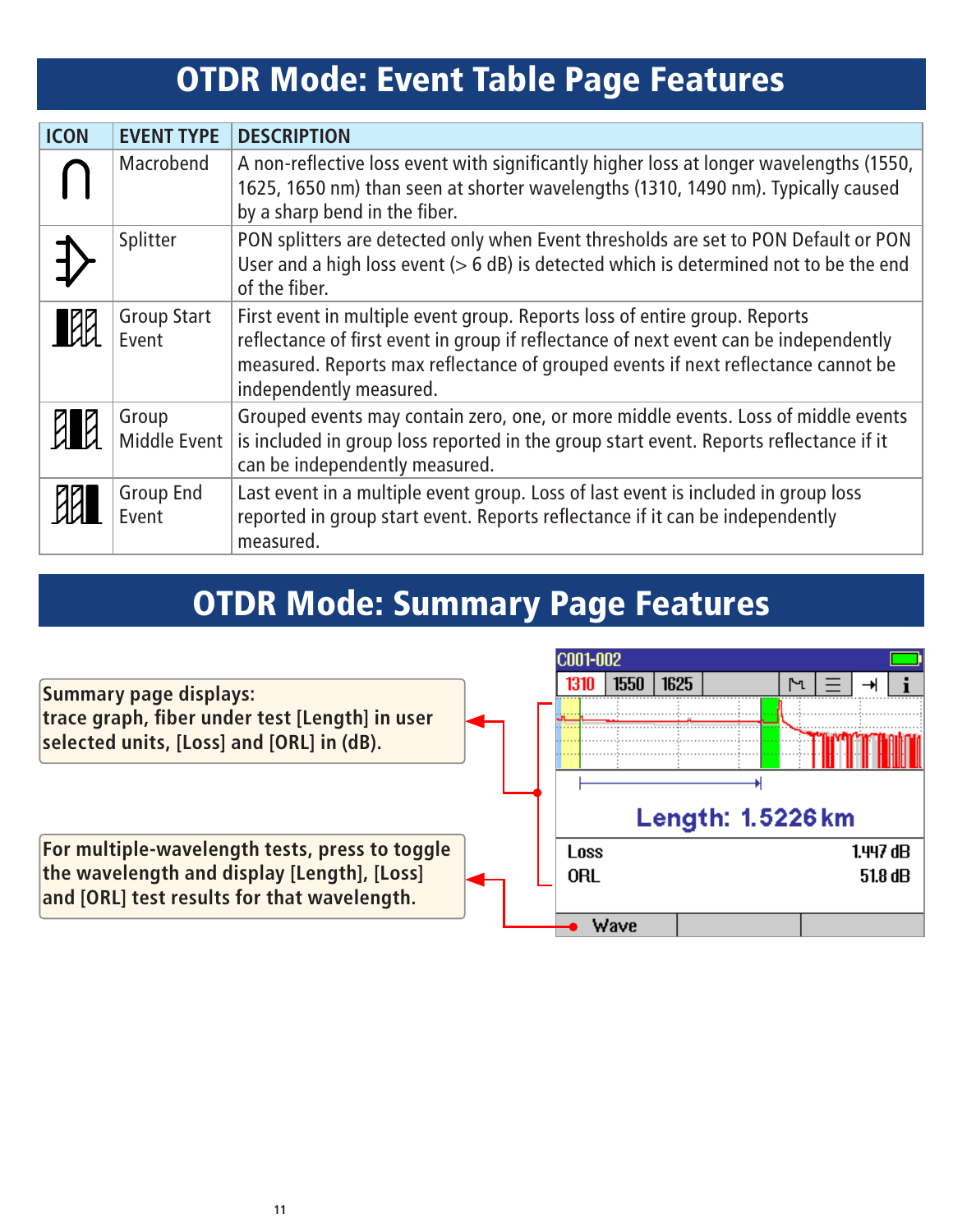### OTDR Mode: Information Page Features

The information page displays how the test was created.

- Use  $\blacktriangle\blacktriangledown$  keys to highlight the desired setup parameter.
- Use  $\blacklozenge$  keys to change the highlighted setup parameter (except [Event Thresholds...] parameter). You may change these parameters to correct locations in the Event Table after the test is complete.
- When done, press [Recalc Events] to recalculate the Event Table.

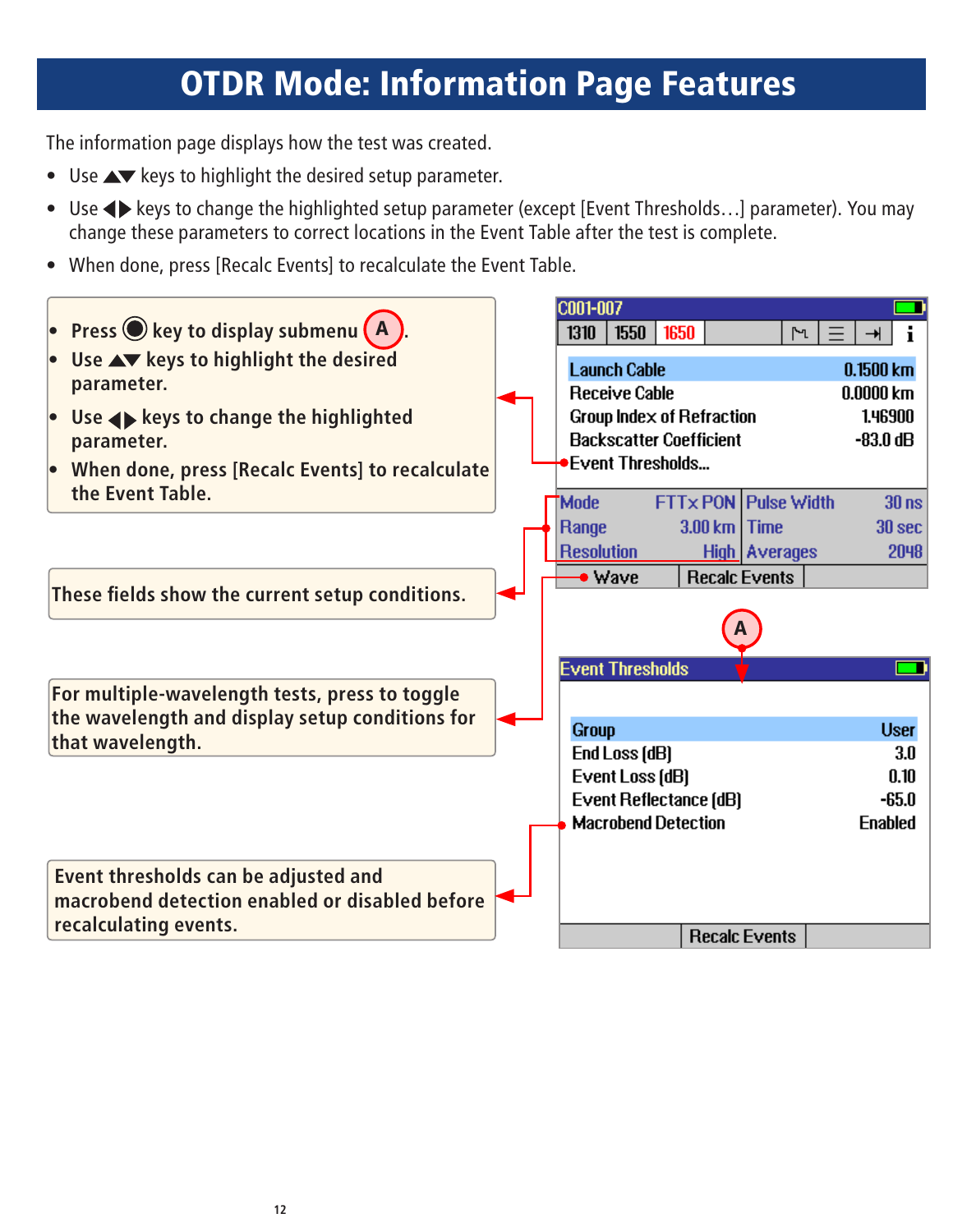# Saving Test Results

#### **File Manager System**

The FLX380 File Manager system consists of four pages:

| <b>PAGE NAME</b> | <b>DESCRIPTION AND FUNCTION</b>                                                                                                                                                                                                                             |  |  |  |  |
|------------------|-------------------------------------------------------------------------------------------------------------------------------------------------------------------------------------------------------------------------------------------------------------|--|--|--|--|
| Jobs             | Lists the Jobs (folders) stored in the FLX380 internal memory.<br>Use to open or delete the highlighted job folder.                                                                                                                                         |  |  |  |  |
| <b>Cables</b>    | Lists the Cables (folders) in the currently open Job folder.<br>Use to open or delete the highlighted cable folder.                                                                                                                                         |  |  |  |  |
| <b>Results</b>   | Lists the OTDR trace (.SOR) files and OPM results (.ATD) files in the currently open Cable<br>folder. Use to open (view) or delete the highlighted results file.                                                                                            |  |  |  |  |
| Save As          | Lists the current job, the current cable, and the fiber number that will be used the next time a<br>group of traces is saved. Use to save the 'new' results created by the most recent test, or the<br>results most recently opened (recalled from memory). |  |  |  |  |

#### **File Manager - Jobs Page**

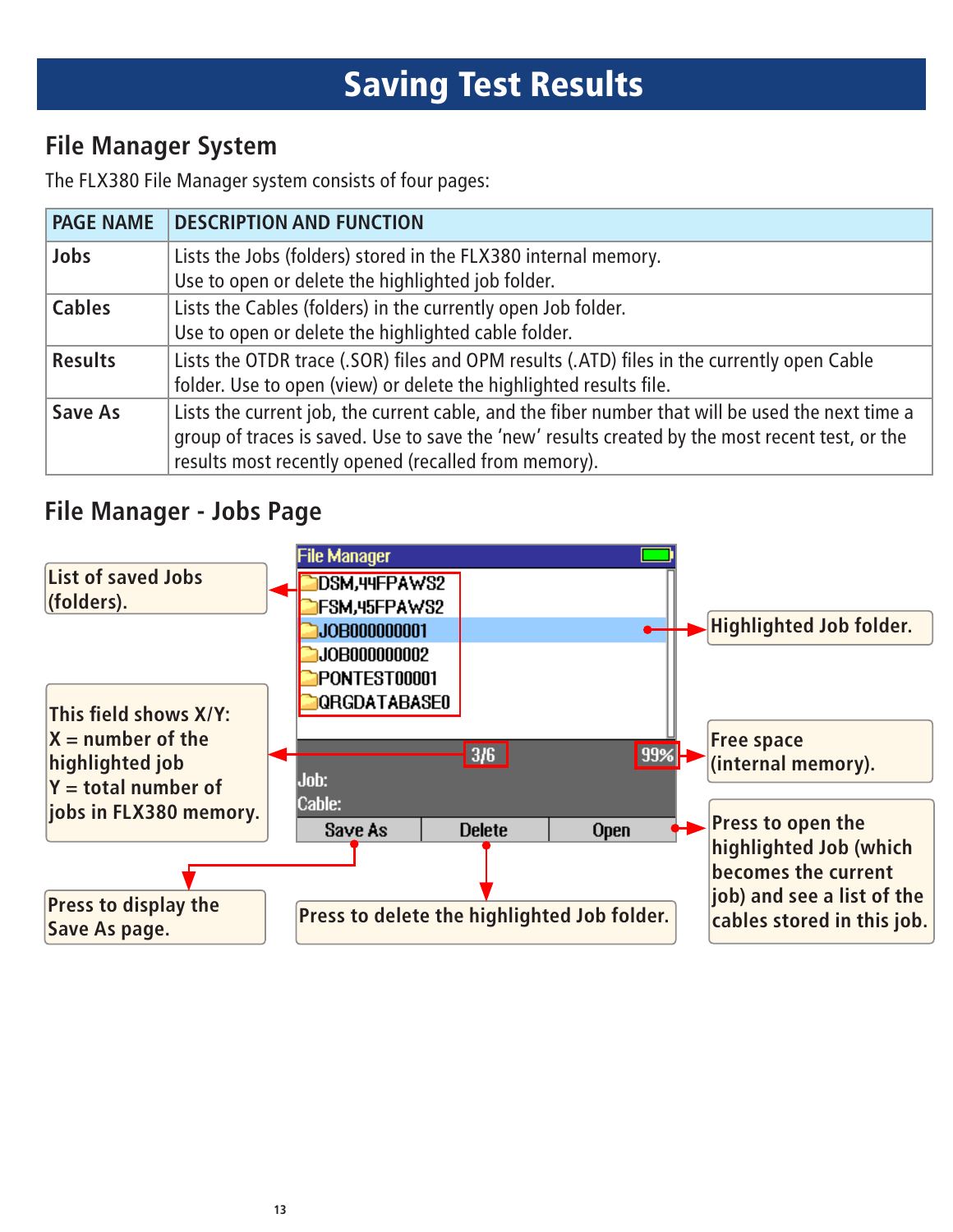### Saving Test Results

#### **File Manager - Cables Page**

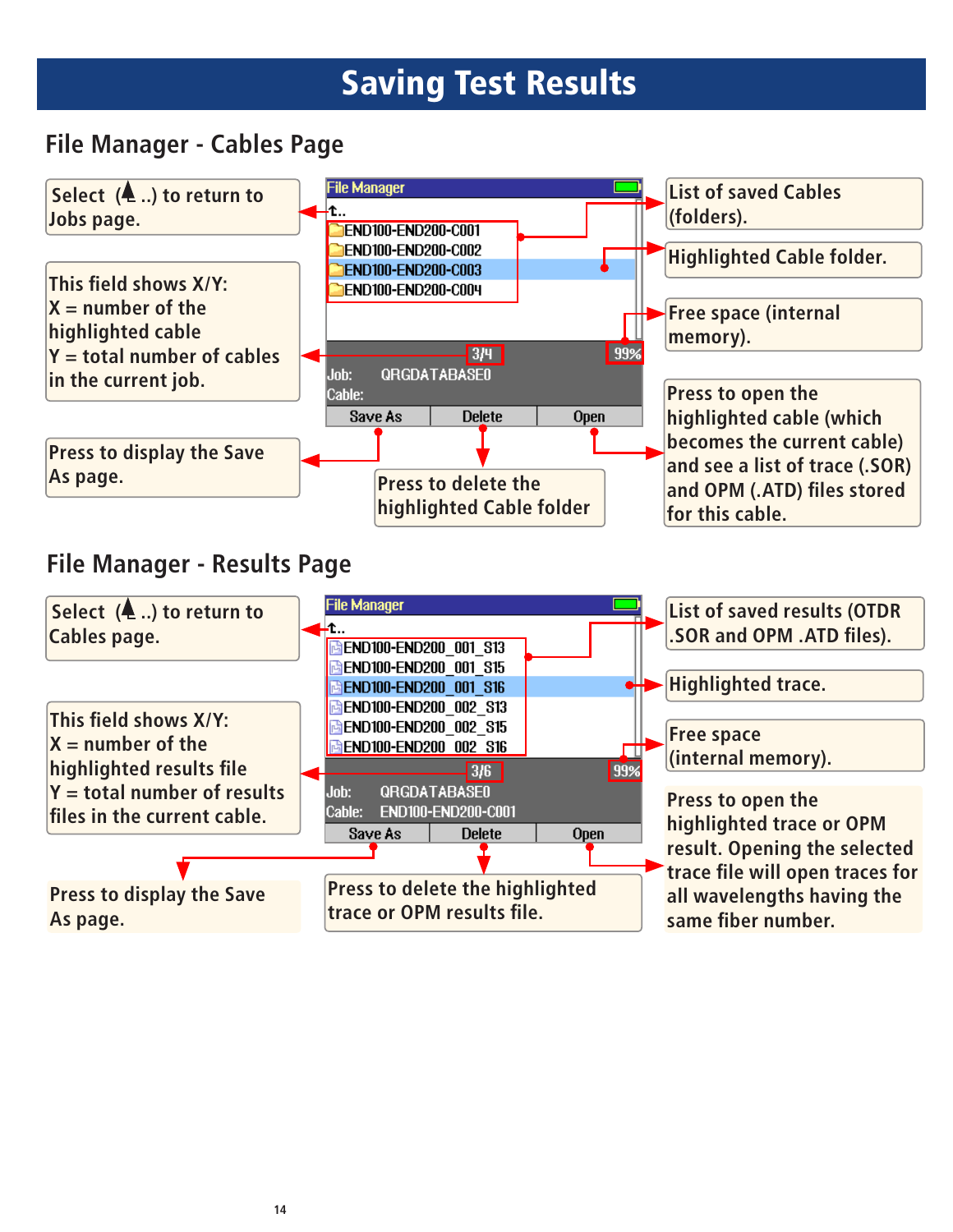### Saving Test Results

#### **File Manager - Save As Page**



#### **Saving Results**

- 1 Once a test is complete, press the Save key  $\Box$  to display the [Save As] page.
- 2 Perform the following steps to save to an existing Job/Cable folder or save to a new folder:

| <b>EXISTING FOLDER</b>                                                                                                              | <b>NEW FOLDER</b>                                                                                                                                                                                                                                                                                                                                                                                                                                                                                                                     |  |  |  |  |  |
|-------------------------------------------------------------------------------------------------------------------------------------|---------------------------------------------------------------------------------------------------------------------------------------------------------------------------------------------------------------------------------------------------------------------------------------------------------------------------------------------------------------------------------------------------------------------------------------------------------------------------------------------------------------------------------------|--|--|--|--|--|
| • Press the [Save]<br>soft key to save<br>test results with<br>the currently<br>displayed Job,<br>Route, Cable and<br>Fiber number. | • Use $\Leftrightarrow$ $\Leftrightarrow$ keys to select the previous / next field to edit.<br>• Use <>> keys to highlight any character position within the Job/End1/End2/Cable<br>name fields and Fiber number field.<br>• Use $\blacktriangle\blacktriangledown$ keys to change the highlighted character.<br>- If the Job/End1/End2/Cable name and Fiber number are edited to a name and<br>number that already exists in the current folder, then pressing the [Save] key will<br>cause the FLX380 to display "Overwrite file?". |  |  |  |  |  |
|                                                                                                                                     | - If the Job/End1/End2/Cable name is edited to a new name, then pressing the<br>[Save] key will cause the FLX380 to create a new folder of this name.<br>Note: This is the only way to create new folders!<br>• When done, press the [Save] soft key.                                                                                                                                                                                                                                                                                 |  |  |  |  |  |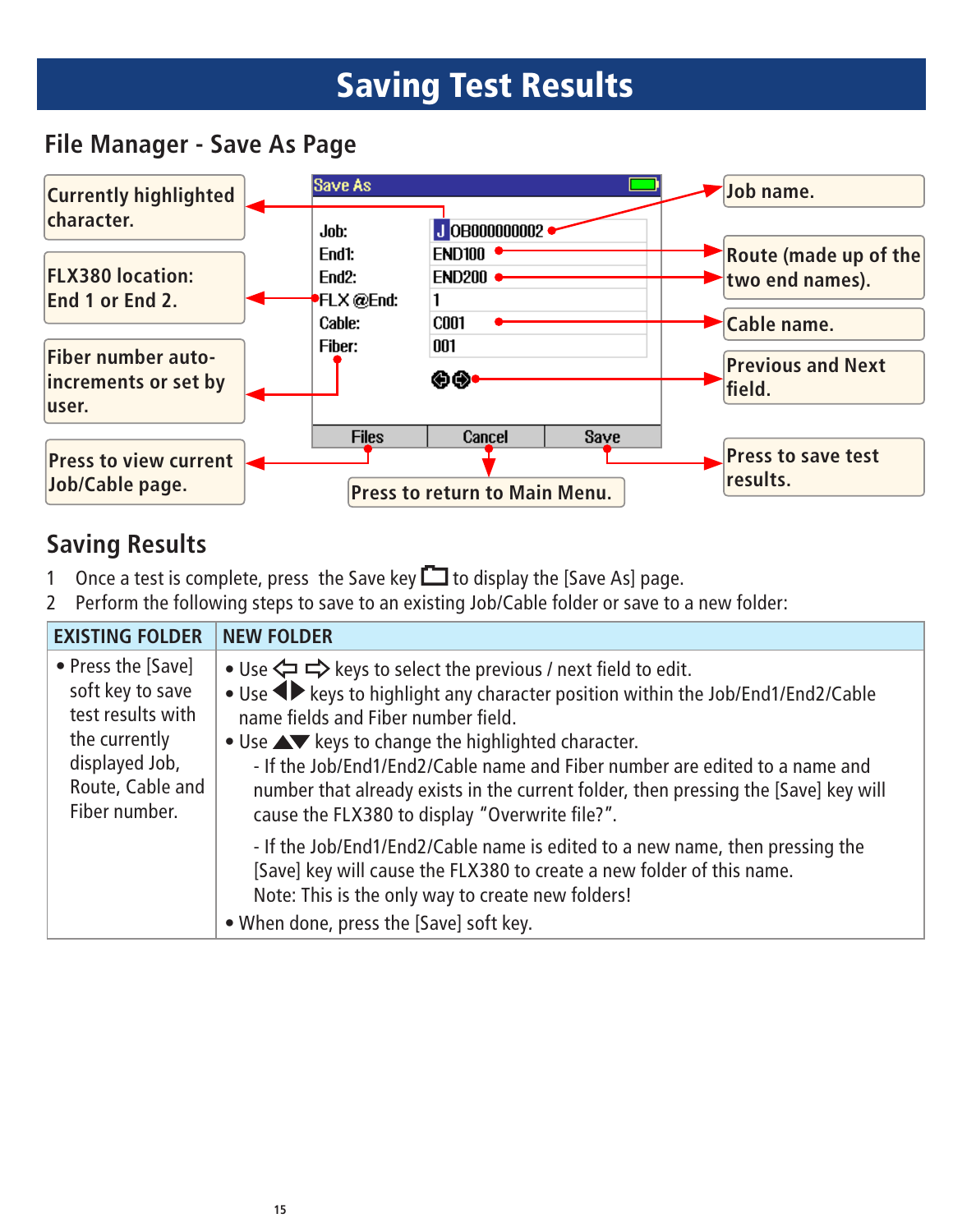### Light Source and Power Meter Test Mode

Use  $\blacktriangle\blacktriangledown$  keys to navigate Light Source menu.

Use  $\blacklozenge$  keys to change Light Source menu items.



#### **Wave ID Mode Feature**

The Wave ID (automatic wavelength identification) feature significantly increases efficiency:

- Cuts test time in half (or more) by testing multiple wavelengths simultaneously.
- Eliminates user setup error and the need to coordinate manual setting of wavelengths by users located at opposite ends of the fiber under test.

The "Wave ID" field  $(A)$  to the left of the displayed Power Meter wavelength will display one of the following:

- 270 Hz, 330 Hz, 1 kHz, 2 kHz, or Wave ID. If none of these are detected, this OPM field is blank.
- When Wave ID is displayed, Power or loss is measured and displayed for the automatically detected wavelengths.
- In other modes, the wavelength must be manually set but tone frequency is automatically detected.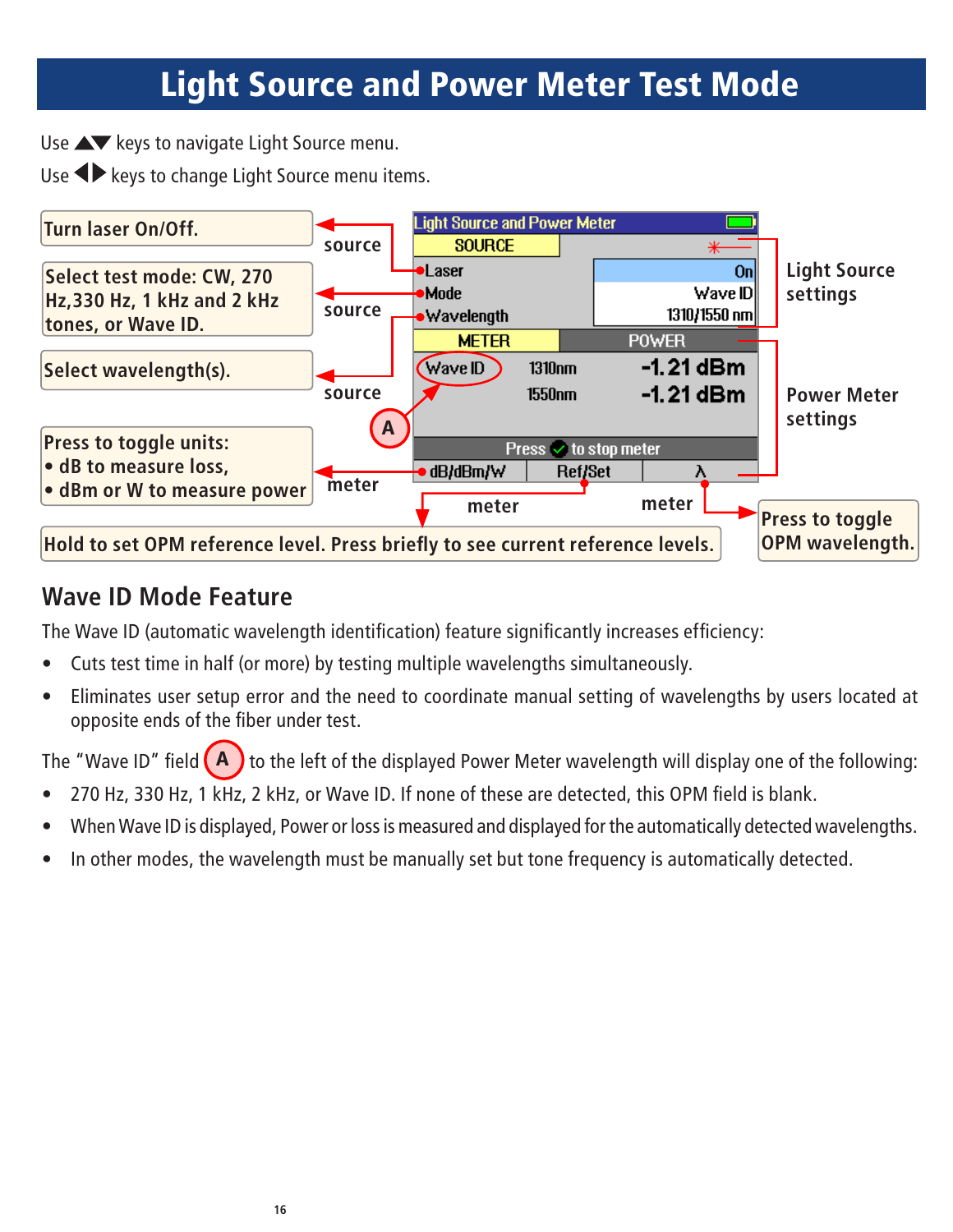#### FTTx PON Power Meter (FLX380-303 and FLX380-304 models only!)

FLX380-303 and -304 support AFL's ServiceSafe™ capability (US patent 8,411,259), enabling both in-service and out-of-service OTDR testing and live PON power measurements to be made from a single port. In the FTTx PON Power Meter mode, the first screen displays received FTTx PON power at 1490 and 1550 nm. An OTDR test can

be initiated from the PON Power Meter mode. On dark fibers, users can test at 1310/1550 nm. On live fibers, users can test at only 1625 or 1650 nm.

| <b>FTTx - In Service</b>                                                       |                    |            |        |                                                               | <b>FTTx - In Service</b> |                    |            |        |
|--------------------------------------------------------------------------------|--------------------|------------|--------|---------------------------------------------------------------|--------------------------|--------------------|------------|--------|
| Downstream Power:<br>Low<br>1490 nm<br>Low<br>1550 nm                          |                    | dBm<br>dBm |        | Downstream Power:<br>1490 nm<br>1550 nm                       | -38.94                   | $-2.15$            | dBm<br>dBm |        |
| <b>Dark Fiber</b><br>Press $\checkmark$ to start<br>an OTDR test @1310/1550 nm |                    |            |        | <b>Live Fiber</b><br>Press to start<br>an OTDR test @ 1625 nm |                          |                    |            |        |
| dBm/W                                                                          | $\rightarrow$ OTDR |            | Freeze |                                                               | dBm/W                    | $\rightarrow$ OTDR |            | Freeze |

#### Transferring Files to a PC using USB

To transfer files from your FLX380 to a PC using a USB cable, perform the following:

- 1 Connect your FLX380 to a PC using the supplied type A to Mini USB cable. Make sure the mini-plug is fully seated in your FLX380.
- 2 Press the [USB] soft key on the FLX380's Main Menu.
- 3 From your PC desktop, open My Computer. A new removable drive named [OFL X:] will appear, where 'X:' is the drive letter assigned to your FLX380 by the PC.
- 4 Under [OFL X:] you should see two folders: [RESULTS] and [SOFTWARE]. Copy the [RESULTS] folder to your PC.
- 5 Under [RESULTS] you will see: [TRACES]. Under [TRACES] you will see all of the folders containing OTDR traces or OPM results.

**Note:** Before removing the USB cable connecting your FLX380 to your PC, or pressing the [Cancel] soft key on the USB page, left click the Safely Remove Hardware icon in the Start bar of your PC, then left click the Safely Remove USB mass storage device – Drive (X:) message, where 'X' is the drive letter assigned to your FLX380. For detailed operating instructions, refer to the FLX380 User's Guide (available on supplied CD and **www.AFLglobal.com**).